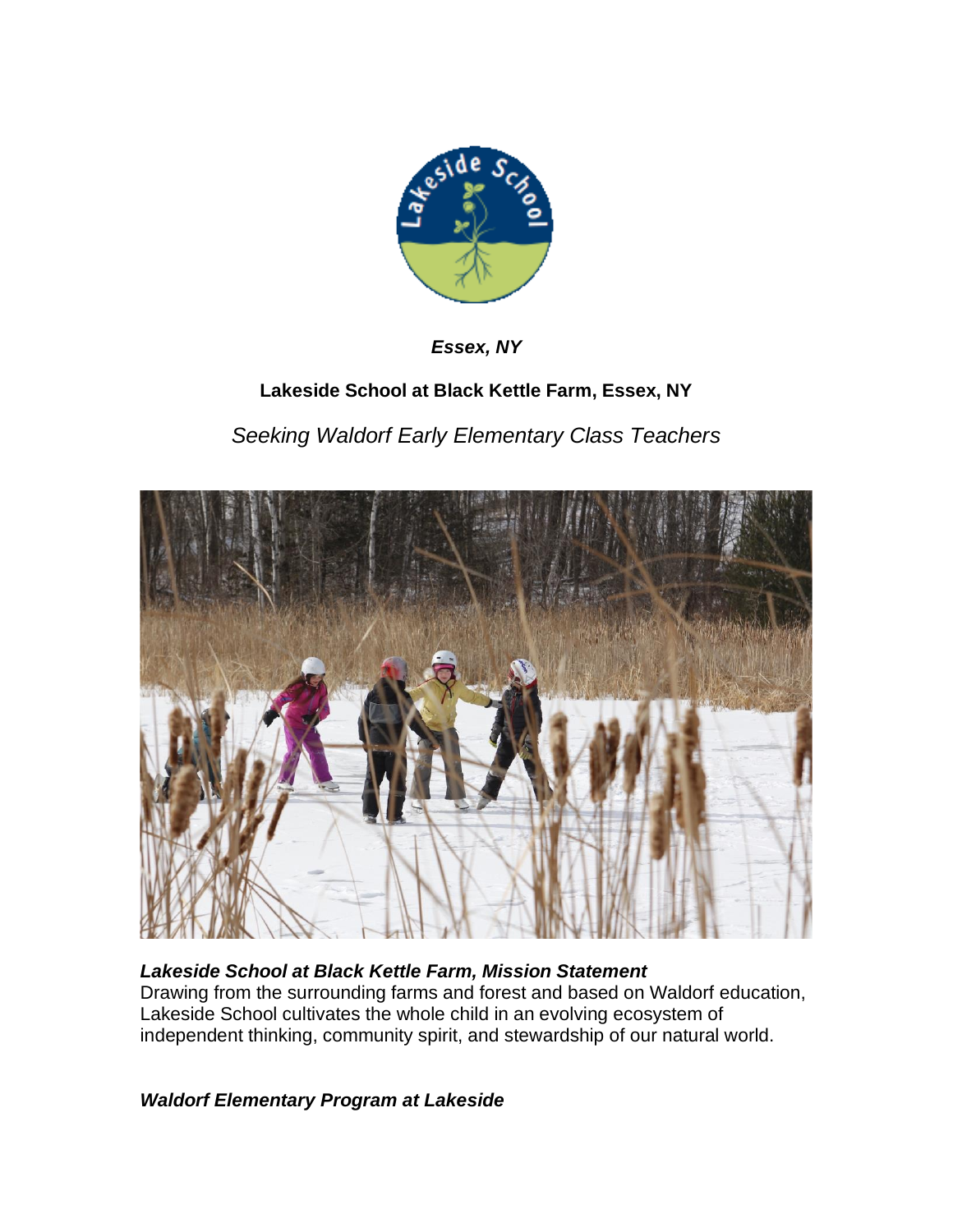Lakeside School offers a dynamic and innovative Waldorf Elementary Program on a working farm for Grades 1 to 3. We are seeking two Waldorf elementary teachers to teach First Grade and a combined Second and Third Grade. While a strong foundation in Waldorf education is a bedrock of Lakeside's elementary program, the class teachers will have the flexibility to develop new ways of working with the students both inside the school buildings and on our 213-acres of farm and forest.

Working with each other and a team of part-time Specialty Teachers, the Class Teachers will provide a well-rounded curriculum for two small classes of students. Course subjects include, but are not limited to, Language Arts, Mathematics, Movement and Games, Art, Handwork, Farming, Foreign Language, Music, Nature Studies, and Social Studies. Most essentially, our program strives to develop a strong community spirit, so that students learn to respect each other, themselves, and nature and to work together in a positive way. Our diverse classroom spaces include an Outdoor Classroom covered shelter, play yard, two indoor classrooms, a 70-acre farm with orchards, gardens, and a barn yard. Our programs also have access to and make daily use of an adjacent forest with trails, hills, streams, ponds, waterfalls, and abundant wildlife. Our students play and learn outdoors throughout the seasons.

The elementary students serve as peer leaders to our younger students in our Farm and Forest Kindergarten and Sprouts Day Care programs. While the faculty have strong foundations in Anthroposophy, Waldorf Education, and outdoor education, we continually look at ways to build our programs to meet the needs of the children of the North Country. We work to create a culture of collaboration and initiative.

The Class Teachers' salaries are based on education and experience, starting at a base of \$40,000, and are eligible for 50 percent Tuition Remission for any enrolled children.

### *Desired Qualifications*

- Experience teaching early elementary students in an educational setting.
- Experience teaching in a Waldorf setting.
- Enrolled in or completed Waldorf training in elementary education or willing to commit to training upon hire.
- A Bachelor's degree or higher.
- A collaborative spirit, strong communication skills, and the ability to work through challenges.
- A respect and love for the outdoors in all seasons and a spirit for adventure.

### *Position Requirements*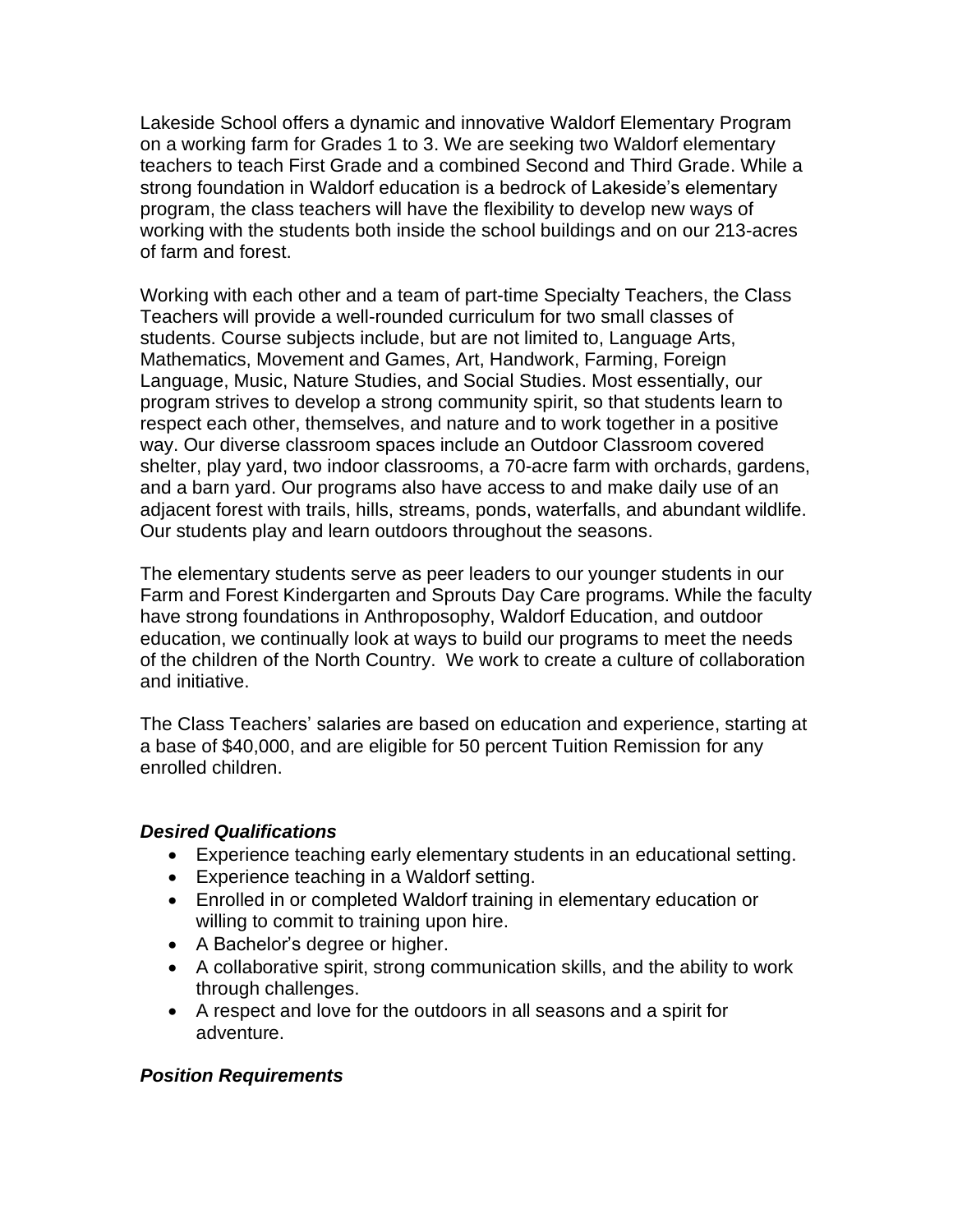- Work collaboratively with the Grade 1 teacher to develop an innovative elementary program.
- Teach out of the Waldorf philosophy; design and implement appropriate instructional lessons for the curriculum you are responsible for delivering. This includes using technologies to deliver instruction remotely, as the community deems appropriate, in the event of a prolonged school closure.
- Oversee the safety of our students, during school hours.
- Communicate daily and weekly with parents regarding important topics as needed as well as writing reports.
- Participate in community festivals, events, and meetings, and one Community Work Day a year.
- Provide 3 to 4 Parent Meetings per year and participate in School Orientation.
- Work collaboratively as part of a faculty, participating in school-wide decision making, through weekly Faculty-Staff meetings and on Faculty committees.
- Represent Lakeside School at periodic Association of Waldorf Schools of North America (AWNSA) meetings alongside the School Administrator.
- Maintain CPR and First Aid Training.
- Work at school from 8am to 2:30pm, and additional hours as needed for preparation from school or home.

# *More About the Area*

Lakeside School is located in Essex, NY - the heart of the Champlain Valley in the Adirondack Park of northern New York. The central location leads to easy access to Lake Champlain and the High Peaks of the Adirondack Mountains. Essex County provides a unique balance between outdoor adventures in the mountains and on Lake Champlain, and progressive farming and artistic communities. Lakeside faculty and staff live in communities within a 45 minute driving range. When a bigger city is desired, Burlington, VT, Plattsburgh, NY, and Montreal as well as two-time Winter Olympics host Lake Placid are within driving distance.

To apply, please send resume, cover letter, a brief biographical sketch, and two professional phone references. E-mail Maeve at [admin@lakesideschoolinessex.org](about:blank) or call (518) 963-7385. Positions open until filled.

[www.lakesideschoolinessex.org](about:blank) for more information.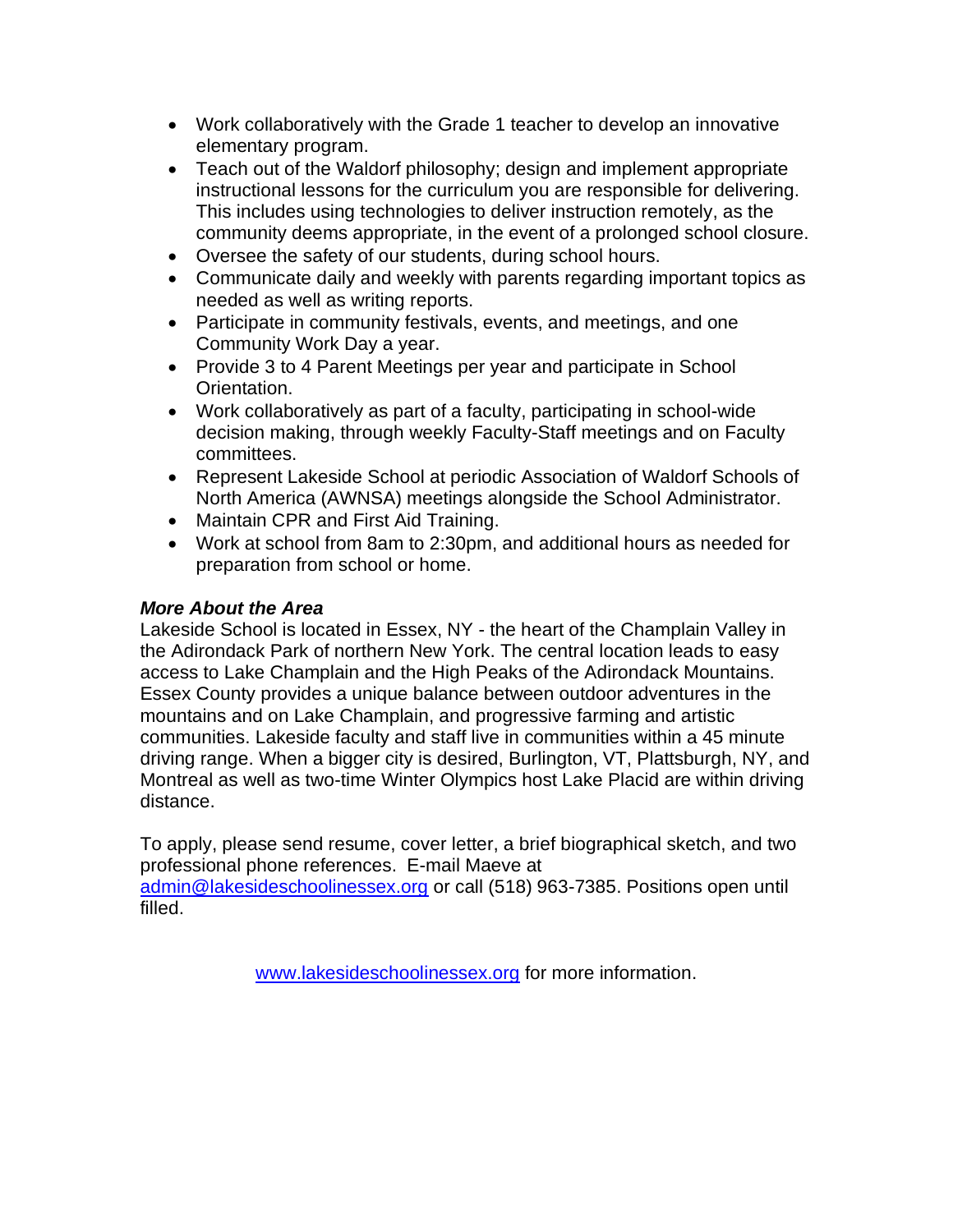